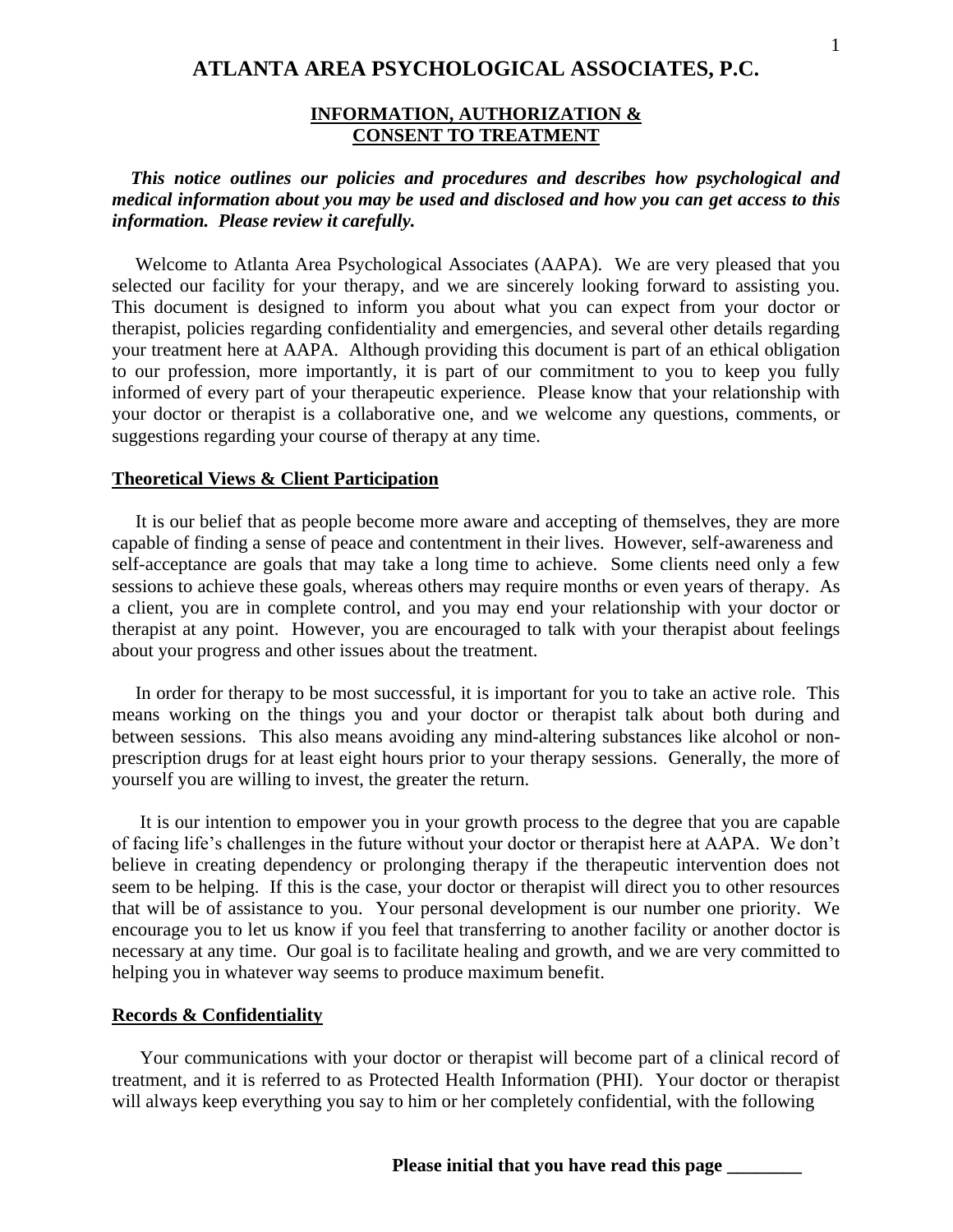exceptions: (1) you direct your doctor or therapist to tell someone else and you sign a "Release of Information" form; (2) your doctor or therapist determines that you are a danger to yourself or to others; (3) you report information about the abuse of a child, an elderly person, or a disabled individual who may require protection; or (4) your doctor or therapist is ordered by a judge to disclose information. In the latter case, your doctor's or therapist's license does provide him or her with the ability to uphold what is legally termed "privileged communication." Privileged communication is your right as a client to have a confidential relationship with a psychologist or therapist. The state of Georgia has a very good track record in respecting this legal right. If for some unusual reason a judge were to order the disclosure of your private information, this order can be appealed. We cannot guarantee that the appeal will be sustained, but we will do everything in our power to keep what you say confidential.

 Please note that in couple's counseling, your doctor or therapist does not agree to keep secrets. Information revealed in any context may be discussed with either partner.

 Also, your doctor or therapist is currently under the direction of Dr. Gary E. Dudley, the Clinical Director of AAPA. Your doctor or therapist may meet with Dr. Dudley to review your case in the interest of providing you with the best possible care. As a licensed psychologist, he too is required to keep all information about clients confidential. If you have any questions about confidentiality, please ask.

#### **Structure and Cost of Sessions**

 Your doctor or therapist agrees to provide psychotherapy for the fee of \$170 per 45-50 minute session or \$225 per 60 minute session, unless otherwise negotiated by you or your insurance carrier. Doing psychotherapy by telephone is not ideal, and needing to talk to your doctor or therapist between sessions indicates that you probably need extra support. If this is the case, you and your doctor or therapist will need to explore adding sessions or developing other resources you have available to help you. Telephone calls for purposes other than scheduling appointments will be billed at \$3.00 per minute, unless an alternate agreement is made between you and your doctor or therapist. The fee for each session will be due at the conclusion of the session. Cash, personal checks, Visa, MasterCard, Discover or American Express are acceptable for payment, and we will provide you with a receipt of payment. The receipt of payment may also be used as a statement for insurance if applicable to you. Please note that there is a \$35 fee for any returned checks.

 Insurance companies have many rules and requirements specific to certain plans. It is your responsibility to find out your insurance company's policies and to file for insurance reimbursement, unless otherwise negotiated. We will be glad to assist you with any questions you may have in this area.

 Using insurance coverage requires that you receive a psychiatric diagnosis. Future insurance providers can learn about this diagnostic label. Some people have been denied coverage for health and/or life insurance after filing claims for outpatient counseling.

 If we provide services to you under an agreement with a managed care organization, we must provide that organization with detailed personal information about you. In most cases, they have the right to obtain a copy of your entire file and all notes we have recorded in it.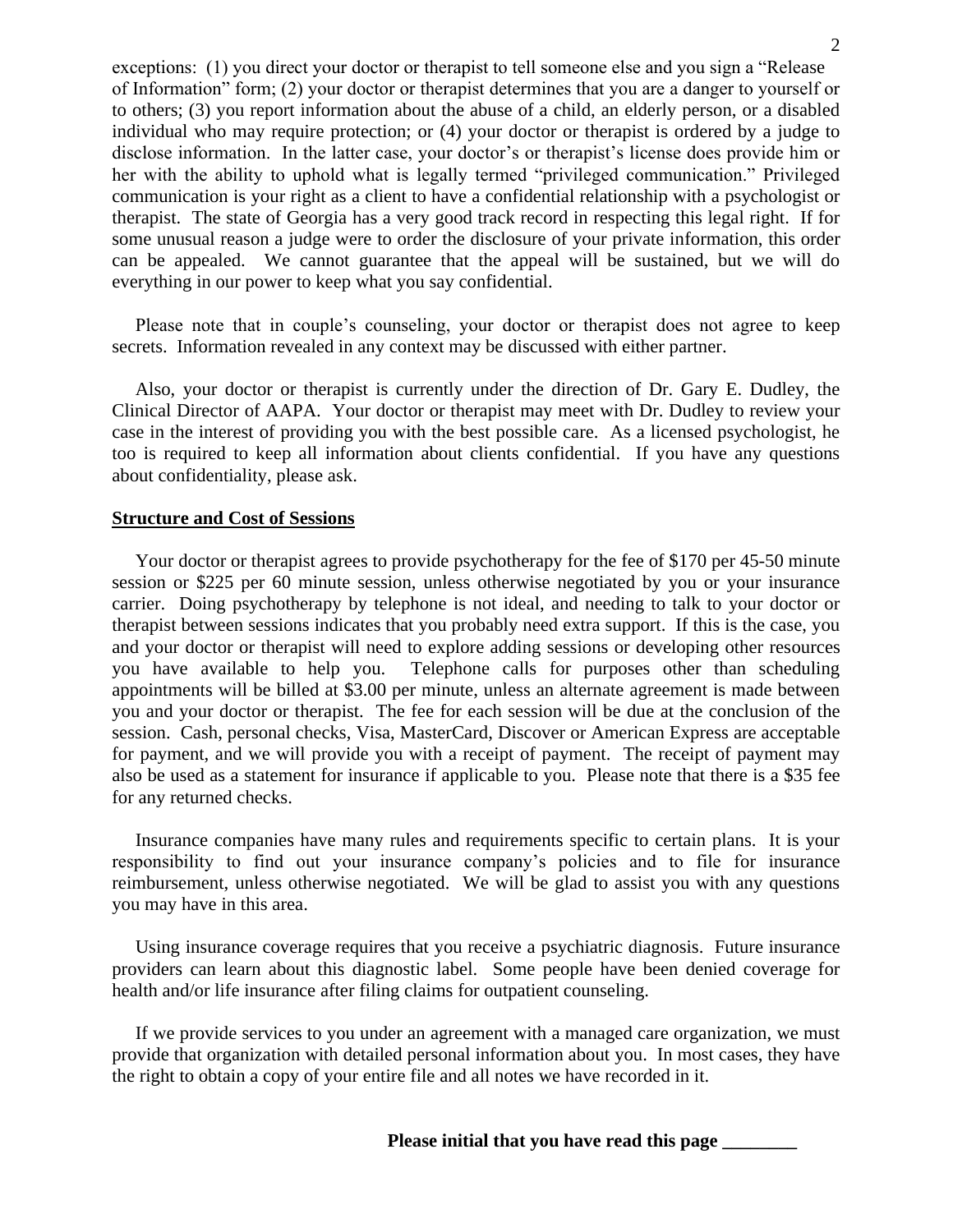We encourage you to carefully weigh the economic benefits of using insurance against the privacy risks that arise from sharing the information described above. You will maintain much greater control over potentially sensitive details of your life by paying privately for services.

 Finally, efforts to verify your insurance coverage and authorize your visits have been made by AAPA in good faith. In spite of our best efforts, we receive incorrect information from insurance companies at a rate of nearly 50 percent. Therefore, it is in your best interest to interact with your insurance carrier to ensure that verification information is correct. Ultimately, you are responsible for the fee.

### **Psychological Testing**

 While AAPA providers strive to complete testing procedures and reporting in a timely manner, we do not guarantee completion by a specific date. These services are often subject to insurance authorization procedures, which are out of our control, as well as special scheduling considerations. Further, we cannot always predict how long certain procedures may take with any given patient or how many testing sessions will be needed to complete the assessment.

### **Collection Policy**

 Due to billing costs, there will be a \$10 service charge for non-payment of co-pay at the time of service. It is our policy to collect all debts, including bad checks and we reserve the right to use a collection agency to collect outstanding debts and the right to terminate services. Reasonable collection and/or attorney's fees may be incurred for the collection of unpaid balances. In the event collection services are utilized, protection of private information is not guaranteed.

#### **Cancellation Policy**

 In the event that you are unable to keep an appointment, you must notify your doctor at least 24 hours in advance. If such advance notice is not received, you will be financially responsible for the session you missed. The fee for a missed 45-60 minute appointment is \$170. The fee for missing a testing appointment will depend on how much time was reserved for the appointment. Please note that insurance companies do not reimburse for missed sessions.

#### **Reports and Letters**

 There are additional fees for written reports, letters, or other correspondences. In most cases, fees must be paid in advance. Please discuss this policy with your doctor or therapist.

### **Requests for Records**

 All requests for records require a written and signed authorization. You may contact our office to obtain the appropriate form or visit our website at www.atlantapsych.com.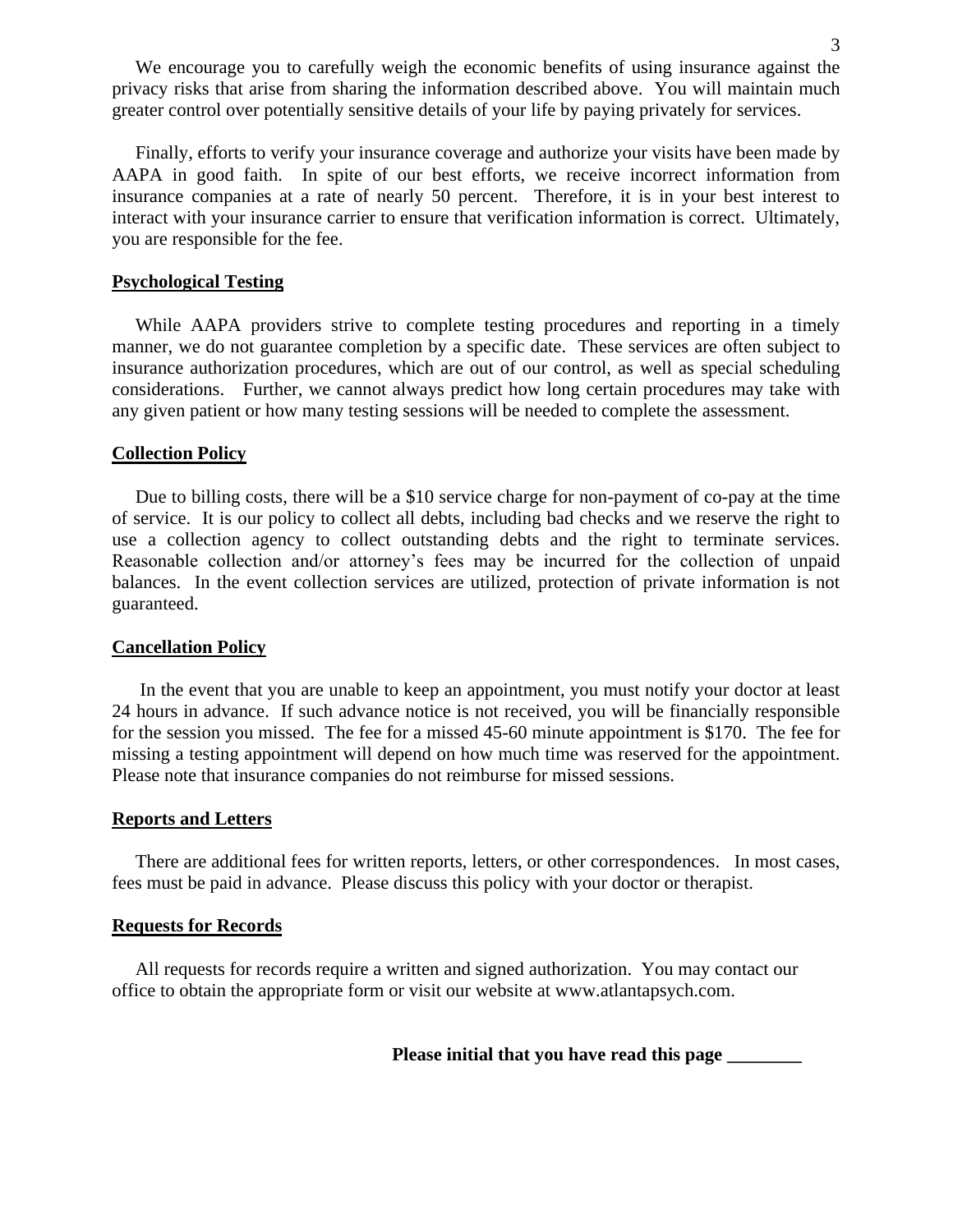### **For patients with Medicaid and Peachcare (Amerigroup and Peachstate)**

 In the event a patient with Medicaid/Peachcare is not eligible for coverage for any given month, the parent or guardian will be responsible for the payment of any services rendered during the inactive period and unpaid balances will be subject to our collection policies.

#### **In Case of an Emergency**

 Atlanta Area Psychological Associates is considered to be an outpatient facility, and we are set up to accommodate individuals who are reasonably safe and resourceful. We do not carry beepers nor are we available at all times. If at any time this does not feel like sufficient support, please inform your doctor or therapist, and he or she can discuss additional resources or transfer your case to a doctor or clinic with 24-hour availability. Generally, your doctor will return phone calls within 24-48 hours.

If you have a mental health emergency, we encourage you not to wait for a call back, but to do one or more of the following:

- Call Ridgeview Institute at 770.434.4567 or Peachford Hospital at 770.454.5589.
- Call 911.
- Go to your nearest emergency room.

#### **Professional Relationship**

 Psychotherapy is a professional service we will provide to you. Because of the nature of therapy, your relationship with your doctor or therapist has to be different from most relationships. It may differ in how long it lasts, the objectives, or the topics discussed. It must also be limited to only the relationship of therapist and client. If you and your doctor or therapist were to interact in any other ways, you would then have a "dual relationship," which could prove to be harmful to you in the long run and is, therefore, unethical in the mental health profession.

 Dual relationships can set up conflicts between the doctor's or therapist's interests and the client's interests, and then the client's (your) interests might not be put first. In order to offer all of our clients the best care, your doctor's or therapist's judgment needs to be unselfish and purely focused on your needs. This is why your relationship with your doctor must remain professional in nature.

Additionally, there are important differences between therapy and friendship. Friends may see your position only from their personal viewpoints and experiences. Friends may want to find quick and easy solutions to your problems so that they can feel helpful. These short-term solutions may not be in your long-term best interest. Friends do not usually follow up on their advice to see whether it was useful. They may *need* to have you do what they advise. A therapist offers you choices and helps you choose what is best for you. A therapist helps you learn how to solve problems better and make better decisions. A therapist's responses to your situation are based on tested theories and methods of change.

 You should also know that therapists are required to keep the identity of their client's secret. As much as your doctor or therapist would like to, for your confidentiality he or she will not address you in public unless you speak to him or her first. Your doctor or therapist also must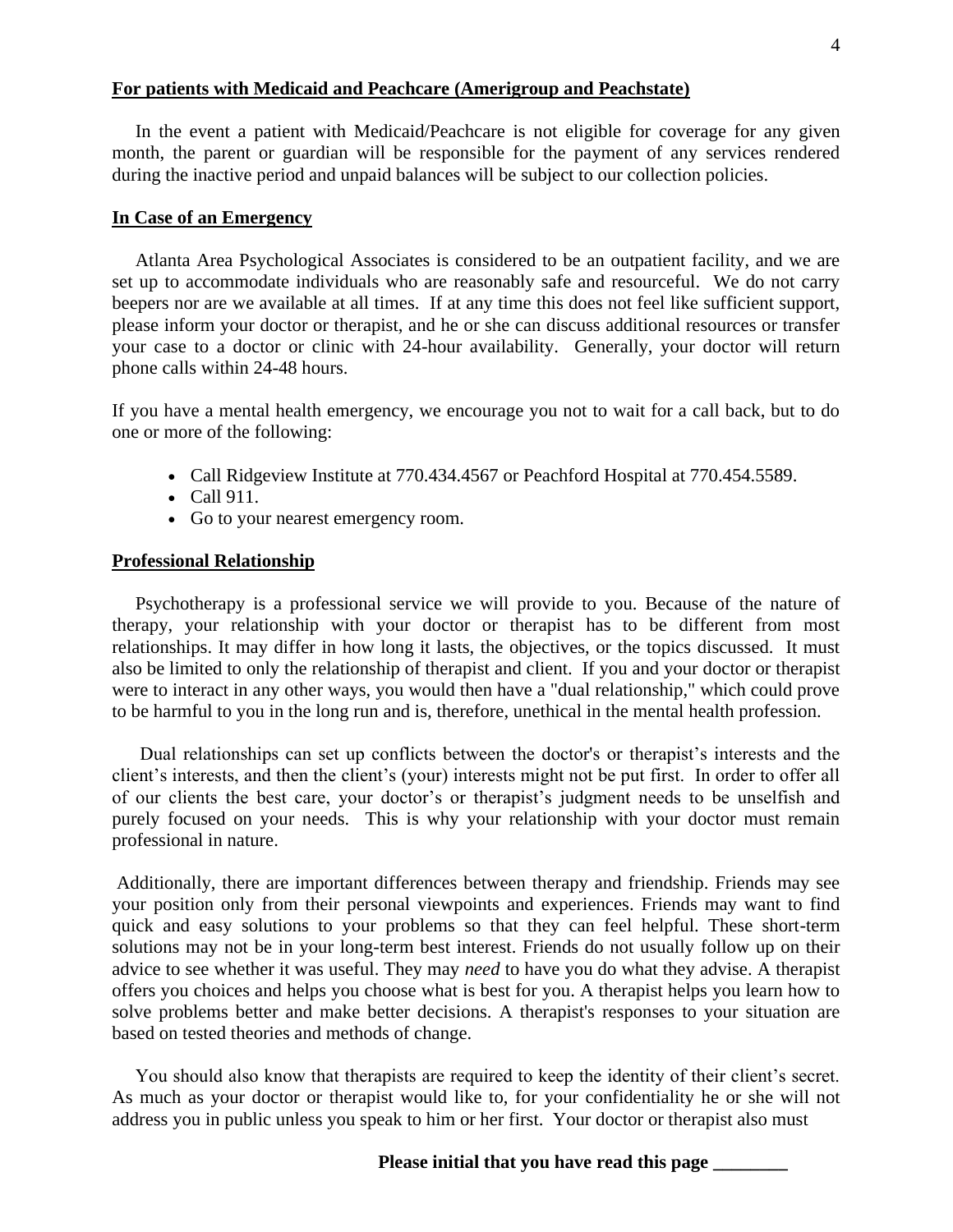decline any invitation to attend gatherings with your family or friends. Lastly, when your therapy is completed, your doctor or therapist will not be able to be a friend to you like your other friends. In sum, it is the duty of your doctor or therapist to always maintain a professional role. Please note that these guidelines are not meant to be discourteous in any way, they are strictly for your long-term protection.

# **Policy Regarding Divorce and Custody Issues**

The following policies apply in the treatment of a child whose parents are divorced or separated.

*It is the responsibility of the parent or guardian of the child, the one who brings the child to appointments, to provide us with any legal documents* that explain the rights and responsibilities of any adults in the child's life (custody agreements, divorce decrees, etc.) We strive to follow all Court orders regarding the child and his or her parents or guardians, but we cannot do so if we are not informed of them. Please provide us with the entire document, not just certain pages.

*The adult who brings the child in for treatment is the "responsible party,"* unless a different adult agrees to be responsible and signs the Consent For Treatment form. This means that, if you are the responsible party, by signing the Consent For Treatment form you are agreeing to be responsible for the payment of fees and charges we make. You must pay applicable copayments and charges not covered by insurance, including charges for missed appointments, even if the missed appointment is the fault of the other parent.

*Insurance coverage in the child's name belongs to the child, regardless of who is the primary insured or who pays the premium or the copayments.* This means that whatever service we provide that is primarily for the benefit of the child, which is a covered service under the child's insurance policy, will be billed under the child's account and paid for by insurance and/or the responsible party. The "insured" may not have direct control over services or charges if the other parent brings the child and requests services for the child.

*Services that we provide under the child's account, for the benefit of the child and in the process of assessment or treatment of that child, may include meeting with the child individually and/or conjointly with one or more relevant adults in the child's life.* We may also meet individually with relevant adults in the child's life, alone or conjointly with each other. These meetings, so long as they primarily involve issues that are relevant to the assessment of treatment of the child, are considered by the American Psychological Association as well as insurance companies, to be part of the child's treatment. Thus, those services will be billed under the child's account and paid by the child's insurance and/or the responsible party, even if the adult who is the "primary insured" for the child's account is not present at the session or service.

*We cannot serve as a third party to help deal with issues between divorced parents.* We will bill the responsible party for the fees and services not covered by insurance, including co-payments. It is their responsibility to pay us, and if another adult is fully or partially responsible for those fees, they must deal with that other adult directly to recover that portion of the charges. We understand that the other adult may not be cooperative, but it is not our job to help one parent collect money from another.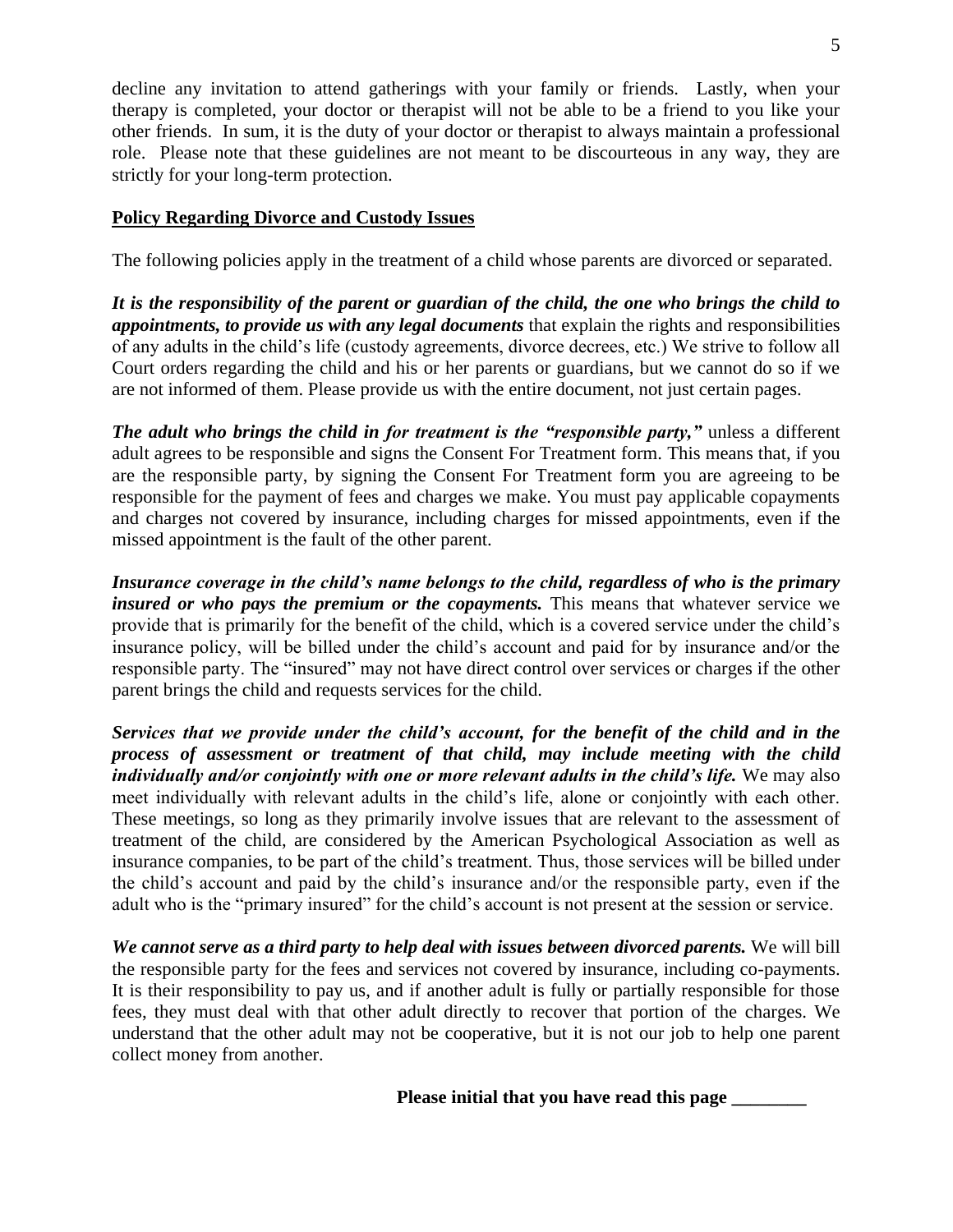*We will not bill more than one person*, *and we will not split the bill in half or any other way.* We will, however, send a copy of the account to another adult, if they are allowed to receive that information. If there is a Court order regarding who is responsible for fees and copayments, we cannot help in the enforcement of the Court order.

### **Statement Regarding Ethics, Client Welfare & Safety**

 Atlanta Area Psychological Associates assures you that our services will be rendered in a professional manner consistent with the ethical standards of the American Psychological Association. Also, sometimes your doctor may use a type of therapeutic intervention involving experiential exercises. Any intervention or process is entirely voluntary and may be discontinued at any time. However, it is your responsibility to communicate your feelings to your doctor in order for him or her to honor your decision.

 If at any time you feel that your doctor is not performing in an ethical/professional manner, we ask that you please let him or her know immediately. If the two of you are unable to resolve your concern, please contact the Director, Dr. Gary E. Dudley (770) 953-6401 Ext. #307.

 As much as we would like to guarantee specific results regarding your therapeutic goals, we are unable to do so. However, together with your doctor or therapist, we will work to achieve the best possible results for you. Please also be aware that changes made in therapy may affect other people in your life (e.g., an increase in your assertiveness may not always be welcomed by others). It is our intention to help you manage changes in your interpersonal relationships as they arise, but it is important for you to be aware of this possibility nonetheless.

 Additionally, at times people find that they feel somewhat worse when they first start therapy before they begin to feel better. This may occur as you begin discussing certain sensitive areas of your life. However, a topic usually isn't sensitive unless it needs attention. Therefore, discovering the discomfort is actually a success. Once you and your doctor or therapist are able to target your specific treatment needs and the particular modalities that work the best for you, help is generally on the way.

We are sincerely looking forward to facilitating you on your journey toward healing and growth. If you have any questions about any part of this document, please ask your doctor or therapist.

### **No Surprises Act (NSA) Notice:**

### **YOUR RIGHTS AND PROTECTIONS AGAINST SURPRISE MEDICAL BILLS**

When you get emergency care or are treated by an out-of-network provider at an in-network hospital or ambulatory surgical center, you are protected from balance billing. In these cases, you shouldn't be charged more than your plan's copayments, coinsurance and/or deductible.

**What is "balance billing" (sometimes called "surprise billing")?** When you see a doctor or other health care provider, you may owe certain out-of-pocket costs, like a copayment, coinsurance, or deductible. You may have additional costs or have to pay the entire bill if you see a provider or visit a health care facility that isn't in your health plan's network. "Out-ofnetwork" means providers and facilities that haven't signed a contract with your health plan to provide services. Out-of-network providers may be allowed to bill you for the difference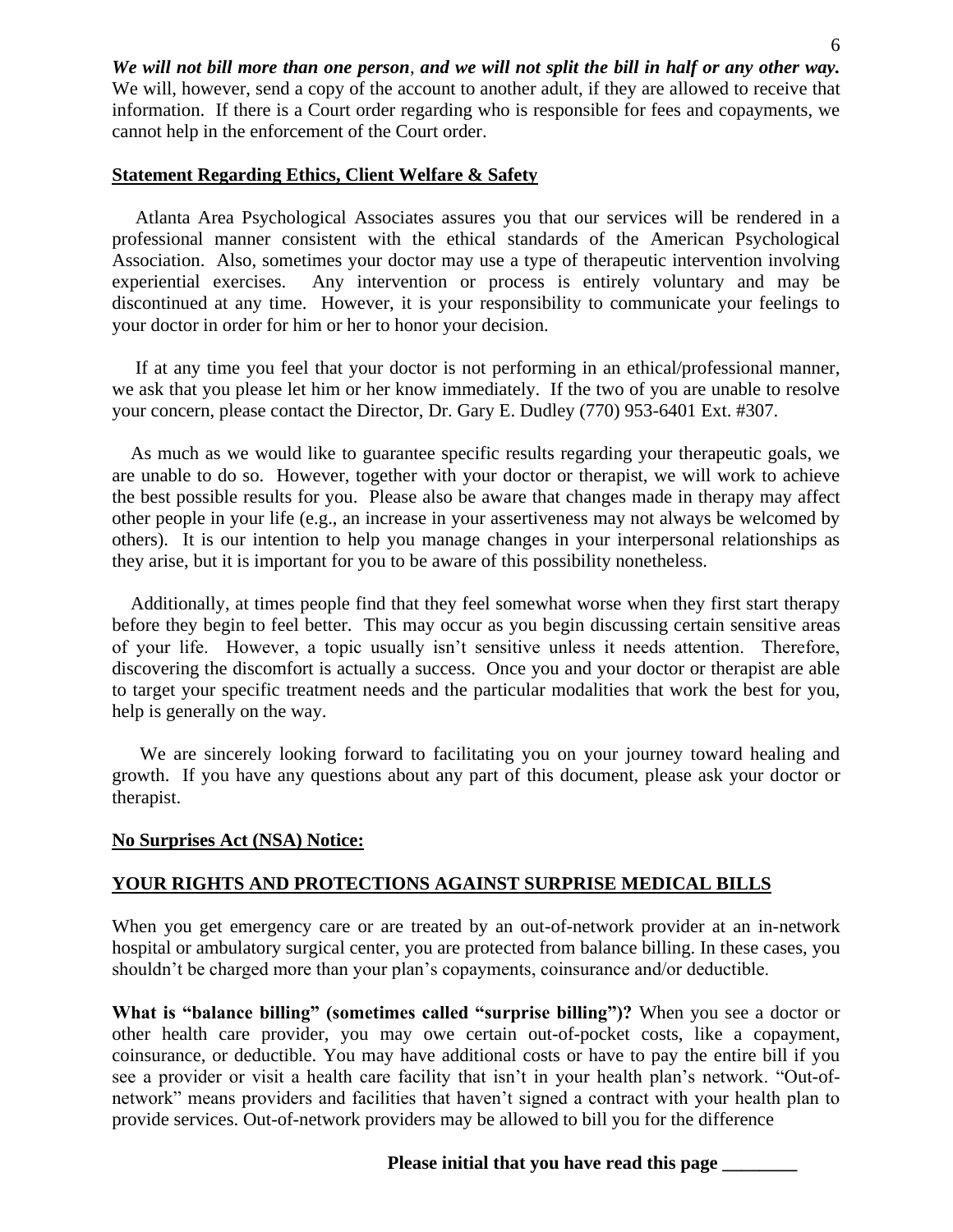between what your plan pays and the full amount charged for a service. This is called "balance billing. This amount is likely more than in-network costs for the same service and might not count toward your plan's deductible or annual out-of-pocket limit. "Surprise billing" is an unexpected balance bill. This can happen when you can't control who is involved in your care—like when you have an emergency or when you schedule a visit at an in-network facility but are unexpectedly treated by an out-of-network provider. Surprise medical bills could cost thousands of dollars depending on the procedure or service.

# **You're protected from balance billing for:**

**Emergency services:** If you have an emergency medical condition and get emergency services from an out-of-network provider or facility, the most they can bill you is your plan's in-network cost-sharing amount (such as copayments, coinsurance, and deductibles). You can't be balance billed for these emergency services. This includes services you may get after you're in stable condition, unless you give written consent and give up your protections not to be balanced billed for these post-stabilization services.

**Certain services at an in-network hospital or ambulatory surgical center:** When you get services from an in-network hospital or ambulatory surgical center, certain providers there may be out-of-network. In these cases, the most those providers can bill you is your plan's in-network cost-sharing amount. This applies to emergency medicine, anesthesia, pathology, radiology, laboratory, neonatology, assistant surgeon, hospitalist, or intensivist services. These providers can't balance bill you and may not ask you to give up your protections not to be balance billed.

If you get other types of services at these in-network facilities, out-of-network providers can't balance bill you, unless you give written consent and give up your protections.

**You're never required to give up your protections from balance billing. You also aren't required to get out-of-network care. You can choose a provider or facility in your plan's network.**

### **When balance billing isn't allowed, you also have these protections:**

• You're only responsible for paying your share of the cost (like the copayments, coinsurance, and deductible that you would pay if the provider or facility was in-network). Your health plan will pay any additional costs to out-of-network providers and facilities directly.

• Generally, your health plan must:

\* Cover emergency services without requiring you to get approval for services in advance (also known as "prior authorization").

\* Cover emergency services by out-of-network providers.

\* Base what you owe the provider or facility (cost-sharing) on what it would pay an innetwork provider or facility and show that amount in your explanation of benefits.

\* Count any amount you pay for emergency services or out-of-network services toward your in-network deductible and out-of-pocket limit.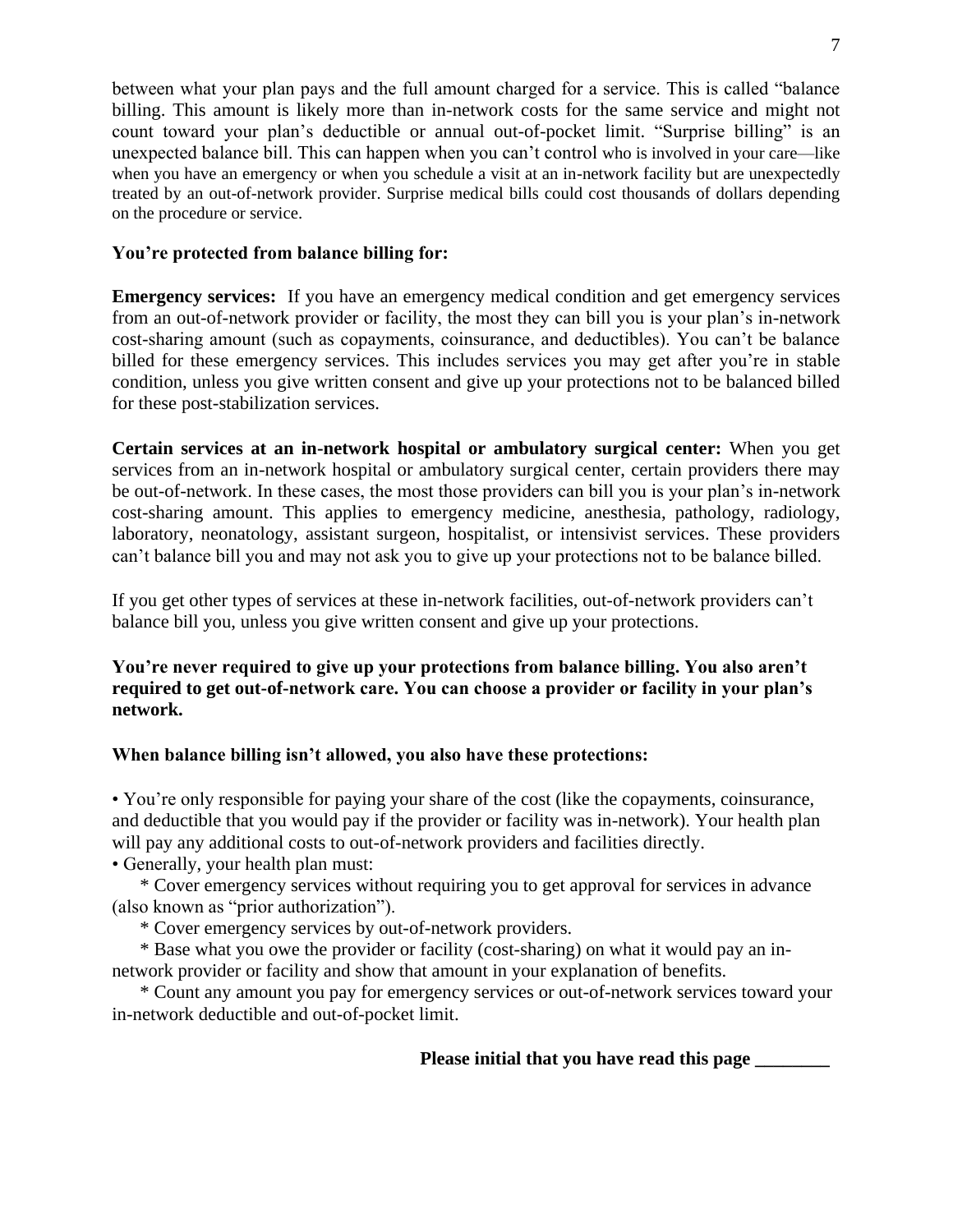# **You have the right to receive a "Good Faith Estimate" explaining how much your medical care will cost if you don't have insurance or if you will not be using your insurance.**

**\***You have the right to receive a Good Faith Estimate for the total expected cost of any nonemergency items or services. This includes related costs like medical tests, prescription drugs, equipment and hospital fees. With regard to outpatient mental health services provided by Atlanta Area Psychological Associates, PC, this applies to initial consultation services, psychotherapy and counseling services and psychological testing services.

\*Your health care provider is required to give you a Good Faith Estimate in writing at least 1 business day before your medical service or item. You can also ask your health care provider for a Good Faith Estimate before you schedule a service.

\*Atlanta Area Psychological Associates, PC will provide you with a Good Faith Estimate for your initial consultation visit. Your therapist will then provide you with an additional Good Faith Estimate for any follow up services as appropriate.

\*If you receive a bill of at least \$400 more than your Good Faith Estimates as described above, you can dispute the bill.

\*Make sure to save a copy or picture of your Good Faith Estimate.

Visit https://www.cms.gov/files/document/model-disclosure-notice-patient-protections-againstsurprise-billing-providers-facilities-health.pdf for more information about your rights under Federal law.

Visit https://gov.georgia.gov/ for more information about your rights under Georgia law.

# **\*\*\*\*\*\*\*\*\*\*\*Health Insurance Portability and Accountability Act (HIPAA)\*\*\*\*\*\*\*\*\*\*\*\*\* NOTICE OF PRIVACY PRACTICES**

I. COMMITMENT TO YOUR PRIVACY: Atlanta Area Psychological Associates, PC is dedicated to maintaining the privacy of your protected health information (PHI). PHI is information that may identify you and that relates to your past, present or future physical or mental health condition and related health care services either in paper or electronic format. This Notice of Privacy Practices ("Notice") is required by law to provide you with the legal duties and the privacy practices that Atlanta Area Psychological Associates, PC, maintains concerning your PHI. It also describes how medical and mental health information may be used and disclosed, as well as your rights regarding your PHI. Please read carefully and discuss any questions or concerns with your therapist.

II. LEGAL DUTY TO SAFEGUARD YOUR PHI: By federal and state law, psychologists are required to ensure that your PHI is kept private. This Notice explains when, why, and how Atlanta Area Psychological Associates, PC would use and/or disclose your PHI. Use of PHI means when Atlanta Area Psychological Associates, PC shares, applies, utilizes, examines, or analyzes information within its practice; PHI is disclosed when Atlanta Area Psychological Associates, PC releases, transfers, gives, or otherwise reveals it to a third party outside of the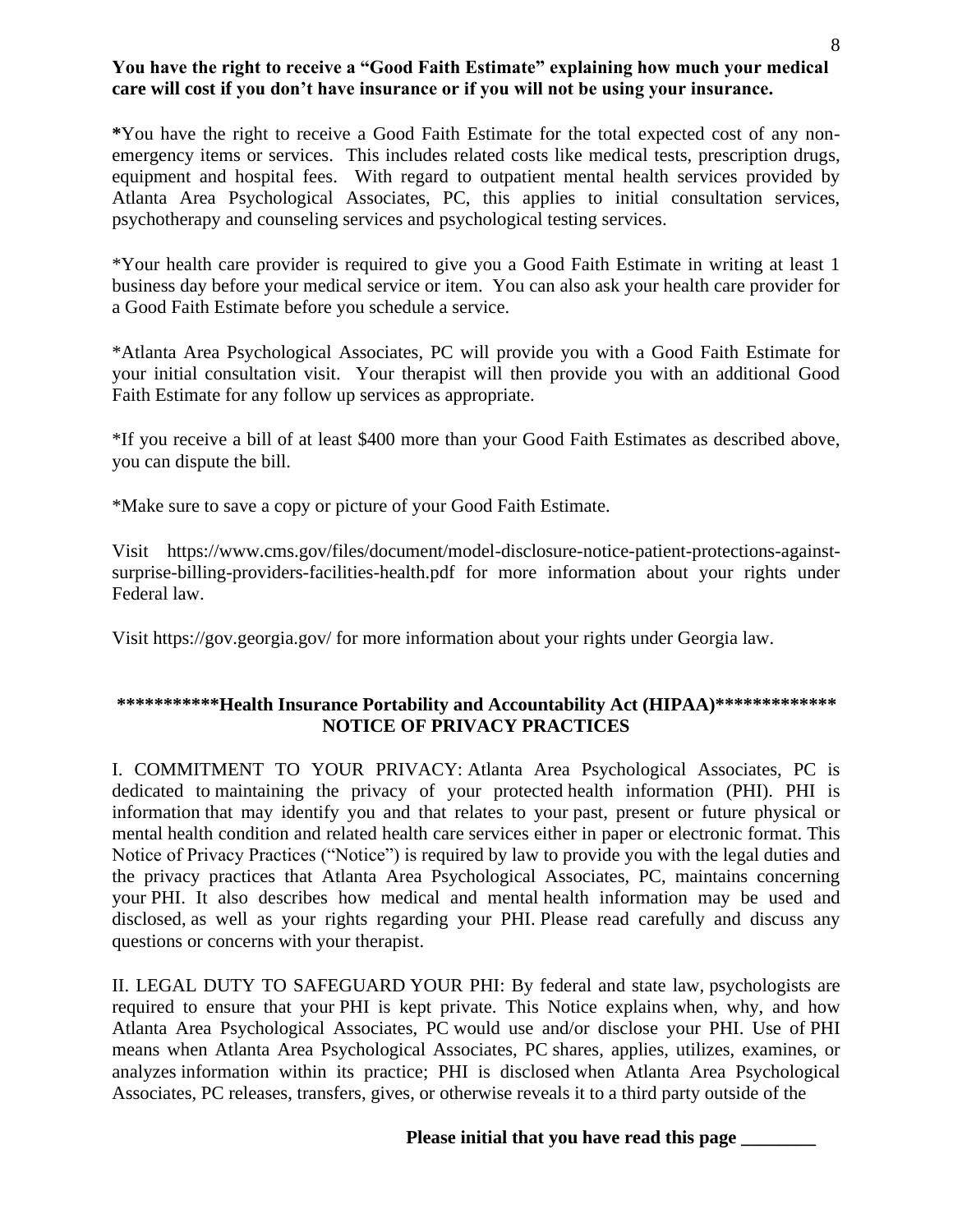Atlanta Area Psychological Associates, PC. With some exceptions, Atlanta Area Psychological Associates, PC may not use or disclose more of your PHI than is necessary to accomplish the purpose for which the use or disclosure is made; however, Atlanta Area Psychological Associates, PC is always legally required to follow the privacy practices described in this Notice.

III. CHANGES TO THIS NOTICE: The terms of this notice apply to all records containing your PHI that are created or retained by Atlanta Area Psychological Associates, PC. Please note that Atlanta Area Psychological Associates, PC reserves the right to revise or amend this Notice of Privacy Practices. Any revision or amendment will be effective for all of your records that Atlanta Area Psychological Associates, PC has created or maintained in the past and for any of your records that Atlanta Area Psychological Associates, PC may create or maintain in the future. Atlanta Area Psychological Associates, PC will have a copy of the current Notice in the office in a visible location at all times, and you may request a copy of the most current Notice at any time. The date of the latest revision will always be listed at the end of Atlanta Area Psychological Associates, PC Notice of Privacy Practices.

IV. HOW WE MAY USE AND DISCLOSE YOUR PHI: Atlanta Area Psychological Associates, PC will not use or disclose your PHI without your written authorization, except as described in this Notice or as described in the "Information, Authorization and Consent to Treatment" document. Below you will find the different categories of possible uses and disclosures with some examples.

1. For Treatment: Atlanta Area Psychological Associates, PC may disclose your PHI to physicians, psychiatrists, psychologists, and other licensed health care providers who provide you with health care services or are; otherwise involved in your care. Example: If you are also seeing a psychiatrist for medication management, Atlanta Area Psychological Associates, PC may disclose your PHI to her/him in order to coordinate your care. Except for in an emergency, Atlanta Area Psychological Associates, PC will always ask for your authorization in writing prior to any such consultation.

2. For Health Care Operations: Atlanta Area Psychological Associates, PC may disclose your PHI to facilitate the efficient and correct operation of its practice, improve your care, and contact you when necessary. Example: We use health information about you to manage your treatment and services.

3. To Obtain Payment for Treatment: Atlanta Area Psychological Associates, PC may use and disclose your PHI to bill and collect payment for the treatment and services Atlanta Area Psychological Associates, PC provided to you. Example: Atlanta Area Psychological Associates, PC might send your PHI to your insurance company or managed health care plan in order to get payment for the health care services that have been provided to you. Atlanta Area Psychological Associates, PC could also provide your PHI to billing companies, claims processing companies, and others that process health care claims for Atlanta Area Psychological Associates, PC if either you or your insurance carrier are not able to stay current with your account. In this latter instance, Atlanta Area Psychological Associates, PC will always do its best to reconcile this with you first prior to involving any outside agency.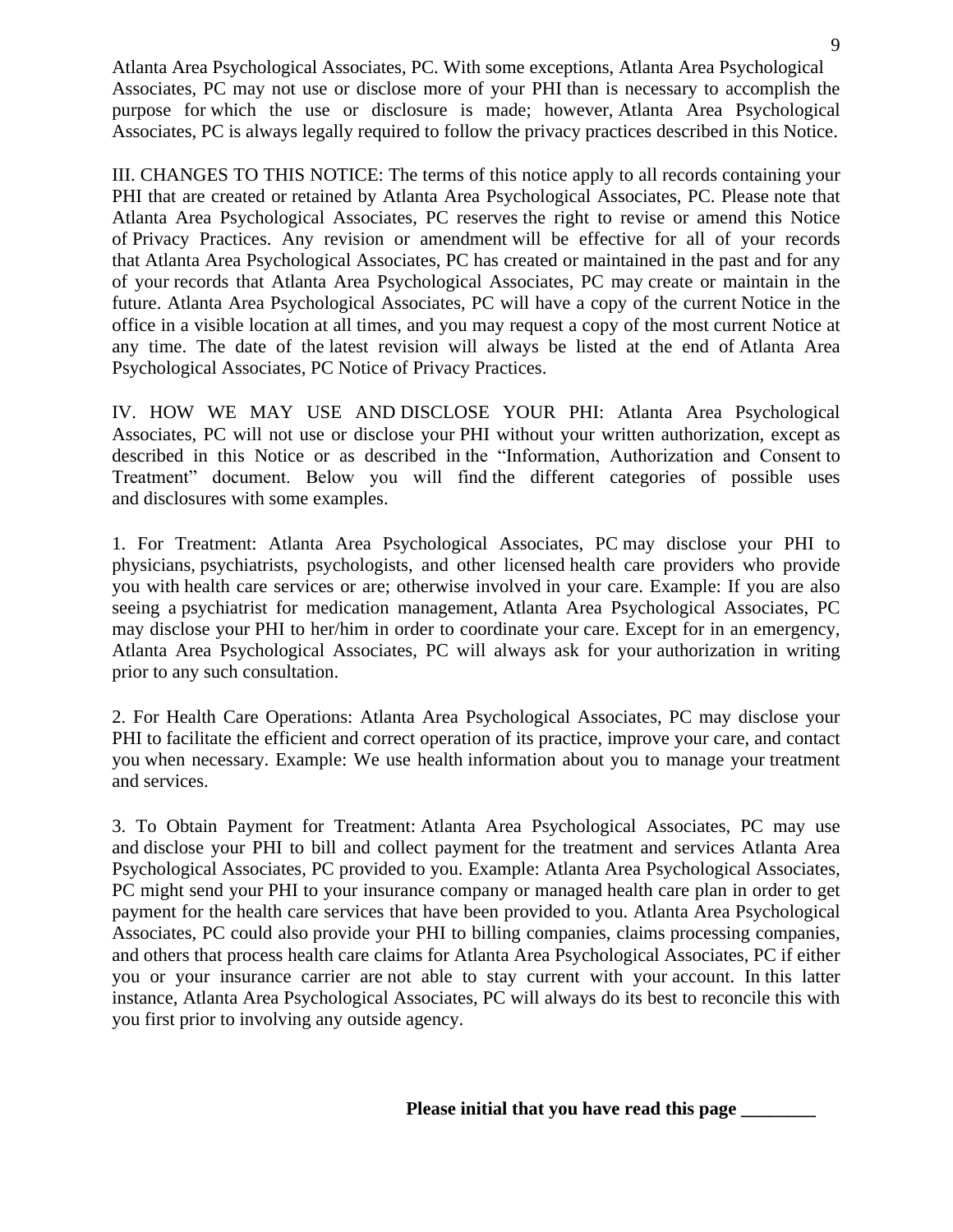4. Employees and Business Associates: There may be instances where services are provided to Atlanta Area Psychological Associates, PC by an employee or through contracts with third-party "business associates." Whenever an employee or business associate arrangement involves the use or disclosure of your PHI, Atlanta Area Psychological Associates, PC will have a written contract that requires the employee or business associate to maintain the same high standards of safeguarding your privacy that is required of Atlanta Area Psychological Associates, PC.

Note: This state and Federal law provides additional protection for certain types of health information, including alcohol or drug abuse, mental health and AIDS/HIV, and may limit whether and how Atlanta Area Psychological Associates, PC may disclose information about you to others.

V. USE AND DISCLOSURE OF YOUR PHI IN CERTAIN SPECIAL CIRCUMSTANCES – Atlanta Area Psychological Associates, PC may use and/or disclose your PHI without your consent or authorization for the following reasons:

1. Law Enforcement: Subject to certain conditions, Atlanta Area Psychological Associates, PC may disclose your PHI when required by federal, state, or local law; judicial, board, or administrative proceedings; or, law enforcement. Example: Atlanta Area Psychological Associates, PC may make a disclosure to the appropriate officials when a law requires Atlanta Area Psychological Associates, PC to report information to government agencies, law enforcement personnel and/or in an administrative proceeding.

2. Lawsuits and Disputes: Atlanta Area Psychological Associates, PC may disclose information about you to respond to a court or administrative order or a search warrant. Atlanta Area Psychological Associates, PC may also disclose information if an arbitrator or arbitration panel compels disclosure, when arbitration is lawfully requested by either party, pursuant to subpoena duces tectum (e.g., a subpoena for mental health records) or any other provision authorizing disclosure in a proceeding before an arbitrator or arbitration panel. Atlanta Area Psychological Associates, PC will only do this if efforts have been made to tell you about the request and you have been provided an opportunity to object or to obtain an appropriate court order protecting the information requested.

3. Public Health Risks: Atlanta Area Psychological Associates, PC may disclose your PHI to public health or legal authorities charged with preventing or controlling disease, injury, disability, to report births and deaths, and to notify persons who may have been exposed to a disease or at risk for getting or spreading a disease or condition.

4. Food and Drug Administration (FDA): Atlanta Area Psychological Associates, PC may disclose to the FDA, or persons under the jurisdiction of the FDA, PHI relative to adverse events with respect to drugs, foods, supplements, products and product defects, or post marketing surveillance information to enable product recalls, repairs, or replacement.

5. Serious Threat to Health or Safety: Atlanta Area Psychological Associates, PC may disclose your PHI if you are in such mental or emotional condition as to be dangerous to yourself or the person or property of others, and if Atlanta Area Psychological Associates, PC determines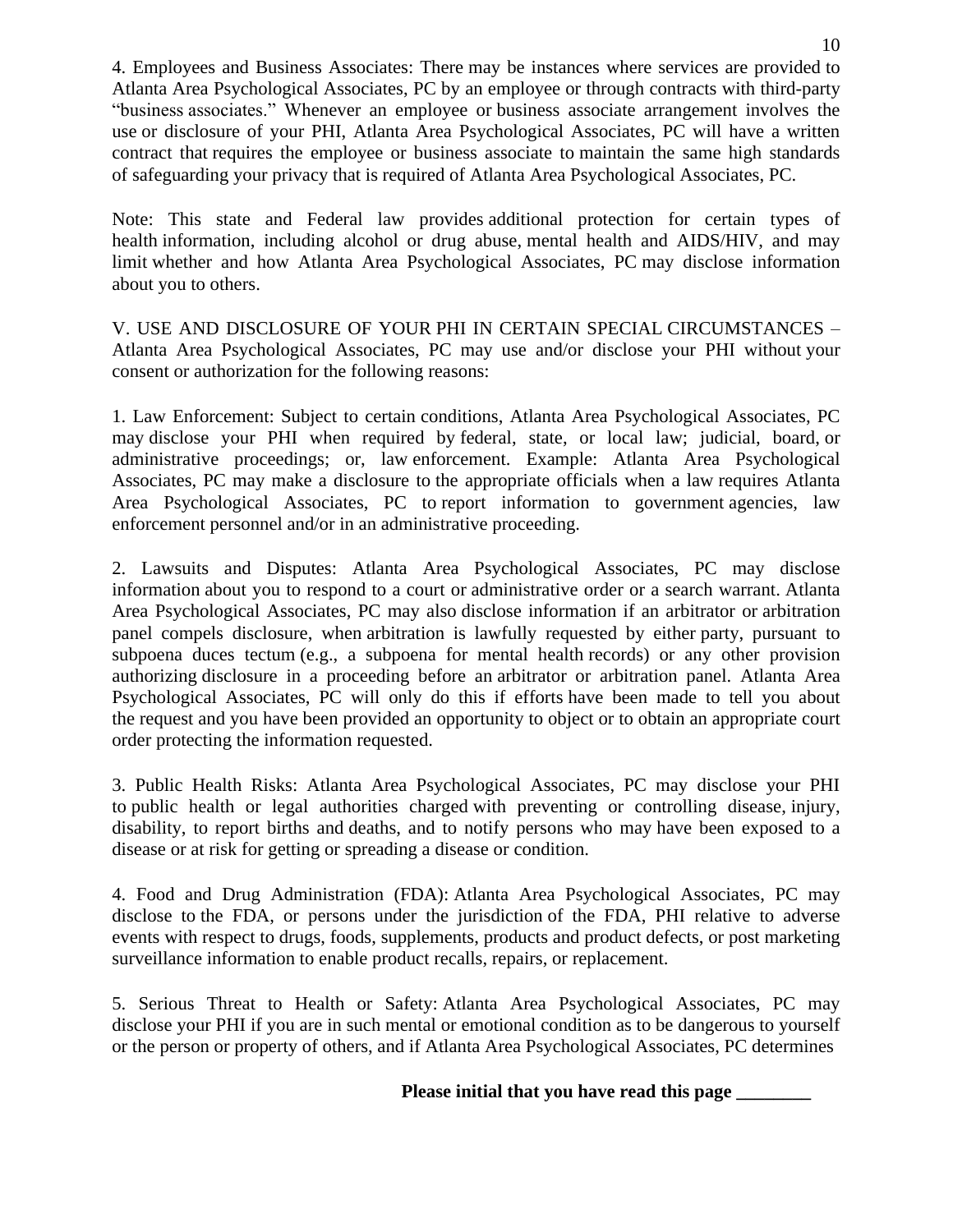in good faith that disclosure is necessary to prevent the threatened danger. Under these circumstances, Atlanta Area Psychological Associates, PC may provide PHI to law enforcement personnel or other persons able to prevent or mitigate such a serious threat to the health or safety of a person or the public.

6. Minors: If you are a minor (under 18 years of age), Atlanta Area Psychological Associates, PC may be compelled to release certain types of information to your parents or guardian in accordance with applicable law.

7. Abuse and Neglect: Atlanta Area Psychological Associates, PC may disclose PHI if mandated by Georgia or California child, elder, or dependent adult abuse and neglect reporting laws. Example: If Atlanta Area Psychological Associates, PC has a reasonable suspicion of child abuse or neglect, Atlanta Area Psychological Associates, PC will report this to the Georgia Department of Child and Family Services.

8. Coroners, Medical Examiners, and Funeral Directors: Atlanta Area Psychological Associates, PC may release PHI about you to a coroner or medical examiner. This may be necessary, for example, to identify a deceased person, determine the cause of death or other duties as authorized by law. Atlanta Area Psychological Associates, PC may also disclose PHI to funeral directors, consistent with applicable law, to carry out their duties.

9. Communications with Family, Friends, or Others: Atlanta Area Psychological Associates, PC may release your PHI to the person you named in your Durable Power of Attorney for Health Care (if you have one), to a friend or family member who is your personal representative (i.e., empowered under state or other law to make health-related decisions for you), or any other person you identify, relevant to that person's involvement in your care or payment related to your care. In addition, Atlanta Area Psychological Associates, PC may disclose your PHI to an entity assisting in disaster relief efforts so that your family can be notified about your condition. 10. Military and Veterans: If you are a member of the armed forces, Atlanta Area Psychological Associates, PC may release PHI about you as required by military command authorities. Atlanta Area Psychological Associates, PC may also release PHI about foreign military personnel to the appropriate military authority.

11. National Security, Protective Services for the President, and Intelligence Activities: Atlanta Area Psychological Associates, PC may release PHI about you to authorized federal officials so they may provide protection to the President, other authorized persons, or foreign heads of state, to conduct special investigations for intelligence, counterintelligence, and other national activities authorized by law.

12. Correctional Institutions: If you are or become an inmate of a correctional institution, Atlanta Area Psychological Associates, PC may disclose PHI to the institution or its agents when necessary for your health or the health and safety of others.

13. For Research Purposes: In certain limited circumstances, Atlanta Area Psychological Associates, PC may use information you have provided for medical/psychological research, but only with your written authorization. The only circumstance where written authorization would not be required would be if the information you have provided could be completely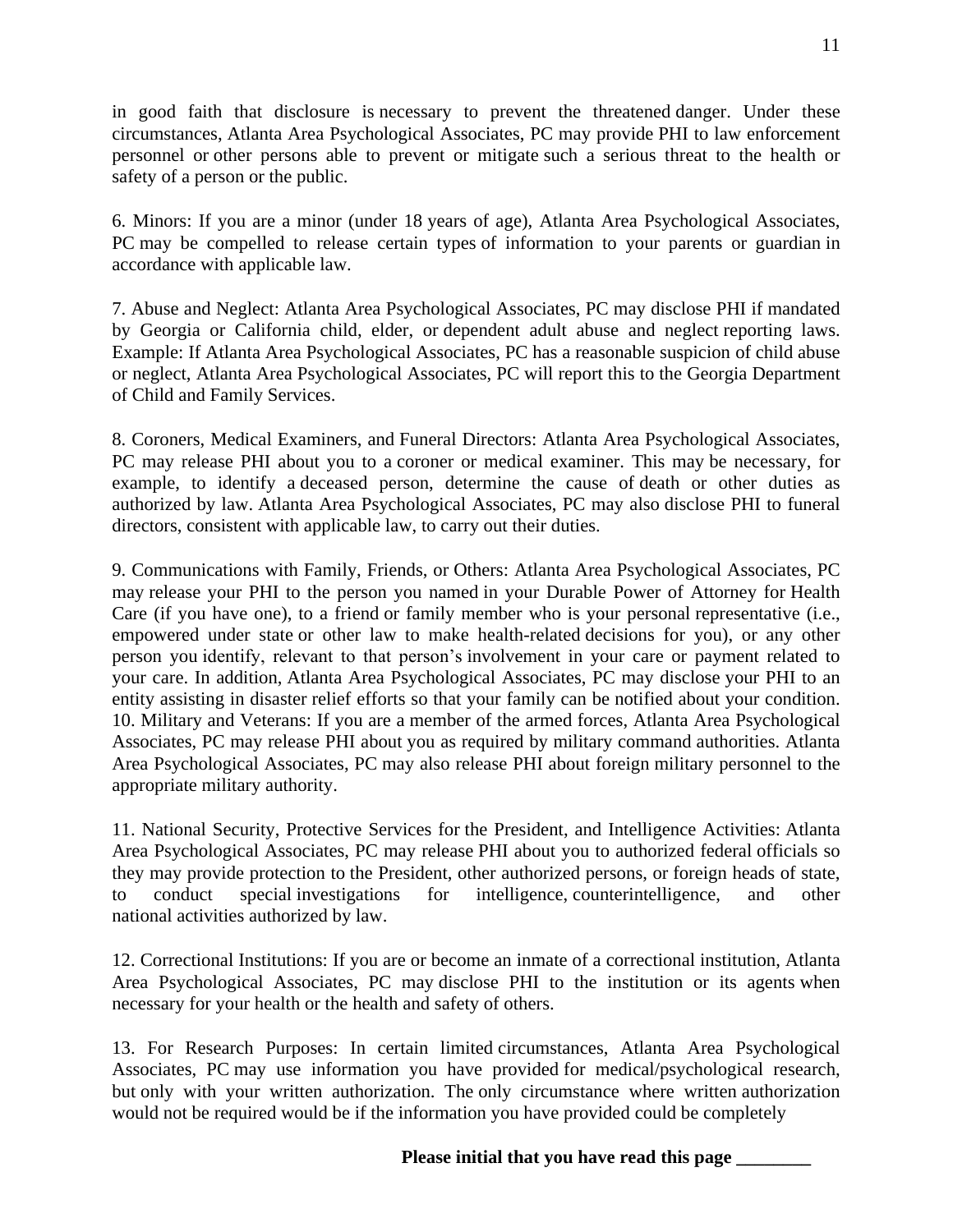disguised in such a manner that you could not be identified, directly or through any identifiers linked to you. The research would also need to be approved by an institutional review board that has examined the research proposal and ascertained that the established protocols have been met to ensure the privacy of your information.

14. For Workers' Compensation Purposes: Atlanta Area Psychological Associates, PC may provide PHI in order to comply with Workers' Compensation or similar programs established by law.

15. Health Oversight Activities: Atlanta Area Psychological Associates, PC may disclose health information to a health oversight agency for activities such as audits, investigations, inspections, or licensure of facilities. These activities are necessary for the government to monitor the health care system, government programs and compliance with laws. Example: When compelled by U.S. Secretary of Health and Human Services to investigate or assess Atlanta Area Psychological Associates, PC's compliance with HIPAA regulations.

16. If Disclosure is Otherwise Specifically Required by Law.

17. In the Following Cases, Atlanta Area Psychological Associates, PC Will Never Share Your Information Unless You Give us Written Permission: Marketing purposes, sale of your information, most sharing of psychotherapy notes, and fundraising. If we contact you for fundraising efforts, you can tell us not to contact you again.

VI. Other Uses and Disclosures Require Your Prior Written Authorization: In any other situation not covered by this notice, Atlanta Area Psychological Associates, PC will ask for your written authorization before using or disclosing medical information about you. If you chose to authorize use or disclosure, you can later revoke that authorization by notifying Atlanta Area Psychological Associates, PC in writing of your decision. You understand that Atlanta Area Psychological Associates, PC is unable to take back any disclosures it has already made with your permission, Atlanta Area Psychological Associates, PC will continue to comply with laws that require certain disclosures, and Atlanta Area Psychological Associates, PC is required to retain records of the care that its therapists have provided to you.

# VII. RIGHTS YOU HAVE REGARDING YOUR PHI:

1. The Right to See and Get Copies of Your PHI either in paper or electronic format: In general, you have the right to see your PHI that is in Atlanta Area Psychological Associates, PC's possession, or to get copies of it; however, you must request it in writing. If Atlanta Area Psychological Associates, PC does not have your PHI, but knows who does, you will be advised how you can get it. You will receive a response from Atlanta Area Psychological Associates, PC within 30 days of receiving your written request. Under certain circumstances, Atlanta Area Psychological Associates, PC may feel it must deny your request, but if it does, Atlanta Area Psychological Associates, PC will give you, in writing, the reasons for the denial. Atlanta Area Psychological Associates, PC will also explain your right to have its denial reviewed. If you ask for copies of your PHI, you will be charged a reasonable fee per page and the fees associated with supplies and postage. Atlanta Area Psychological Associates, PC may see fit to provide you with a summary or explanation of the PHI, but only if you agree to it, as well as to the cost, in advance.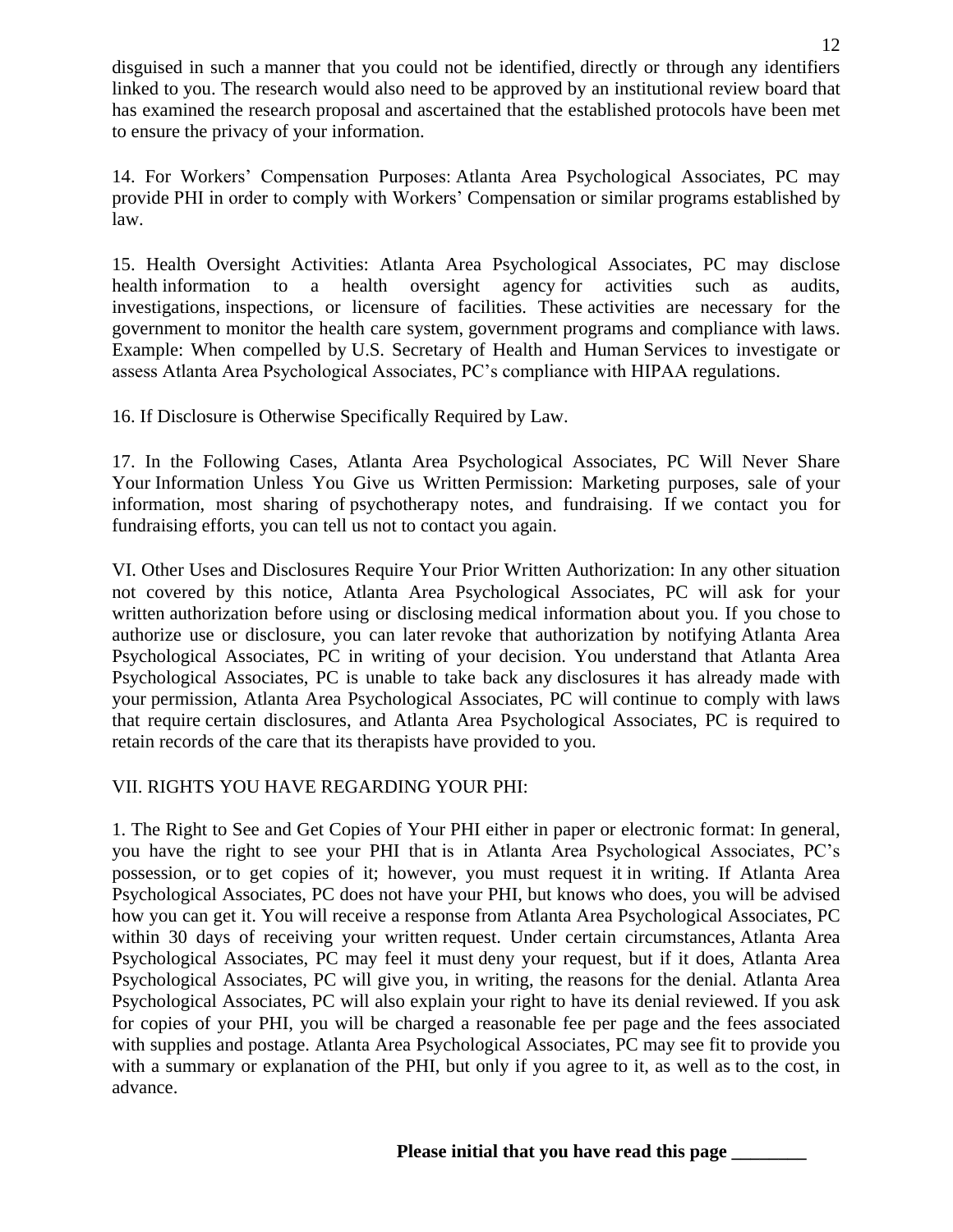2. The Right to Request Limits on Uses and Disclosures of Your PHI: You have the right to ask that Atlanta Area Psychological Associates, PC limit how it uses and discloses your PHI. While Atlanta Area Psychological Associates, PC will consider your request, it is not legally bound to agree. If Atlanta Area Psychological Associates, PC does agree to your request, it will put those limits in writing and abide by them except in emergency situations. If you pay for a service or health care item out-of-pocket in full, you can ask us not to share that information for the purpose of payment or our operations with your health insurer. You do not have the right to limit the uses and disclosures that Atlanta Area Psychological Associates, PC is legally required or permitted to make.

3. The Right to Choose How Atlanta Area Psychological Associates, PC Sends Your PHI to You: It is your right to ask that your PHI be sent to you at an alternate address (for example, sending information to your work address rather than your home address) or by an alternate method (for example, via email instead of by regular mail). Atlanta Area Psychological Associates, PC is obliged to agree to your request providing that it can give you the PHI, in the format you requested, without undue inconvenience.

4. The Right to Get a List of the Disclosures. You are entitled to a list of disclosures of your PHI that Atlanta Area Psychological Associates, PC has made. The list will not include uses or disclosures to which you have specifically authorized (i.e., those for treatment, payment, or health care operations, sent directly to you, or to your family; neither will the list include disclosures made for national security purposes, or to corrections or law enforcement personnel. The request must be in writing and state the time period desired for the accounting, which must be less than a 6-year period and starting after April 14, 2003. Atlanta Area Psychological Associates, PC will respond to your request for an accounting of disclosures within 60 days of receiving your request. The list will include the date of the disclosure, the recipient of the disclosure (including address, if known), a description of the information disclosed, and the reason for the disclosure. Atlanta Area Psychological Associates, PC will provide the list to you at no cost, unless you make more than one request in the same year, in which case it will charge you a reasonable sum based on a set fee for each additional request.

5. The Right to Choose Someone to Act for You: If you have given someone medical power of attorney or if someone is your legal guardian, that person can exercise your rights and make choices about your health information. We will make sure the person has this authority and can act for you before we take any action.

6. The Right to Amend Your PHI: If you believe that there is some error in your PHI or that important information has been omitted, it is your right to request that Atlanta Area Psychological Associates, PC correct the existing information or add the missing information. Your request and the reason for the request must be made in writing. You will receive a response within 60 days of Atlanta Area Psychological Associates, PC's receipt of your request. Atlanta Area Psychological Associates, PC may deny your request, in writing, if it finds that the PHI is: (a) correct and complete, (b) forbidden to be disclosed, (c) not part of its records, or (d) written by someone other than Atlanta Area Psychological Associates, PC. Denial must be in writing and must state the reasons for the denial. It must also explain your right to file a written statement objecting to the denial. If you do not file a written objection, you still have the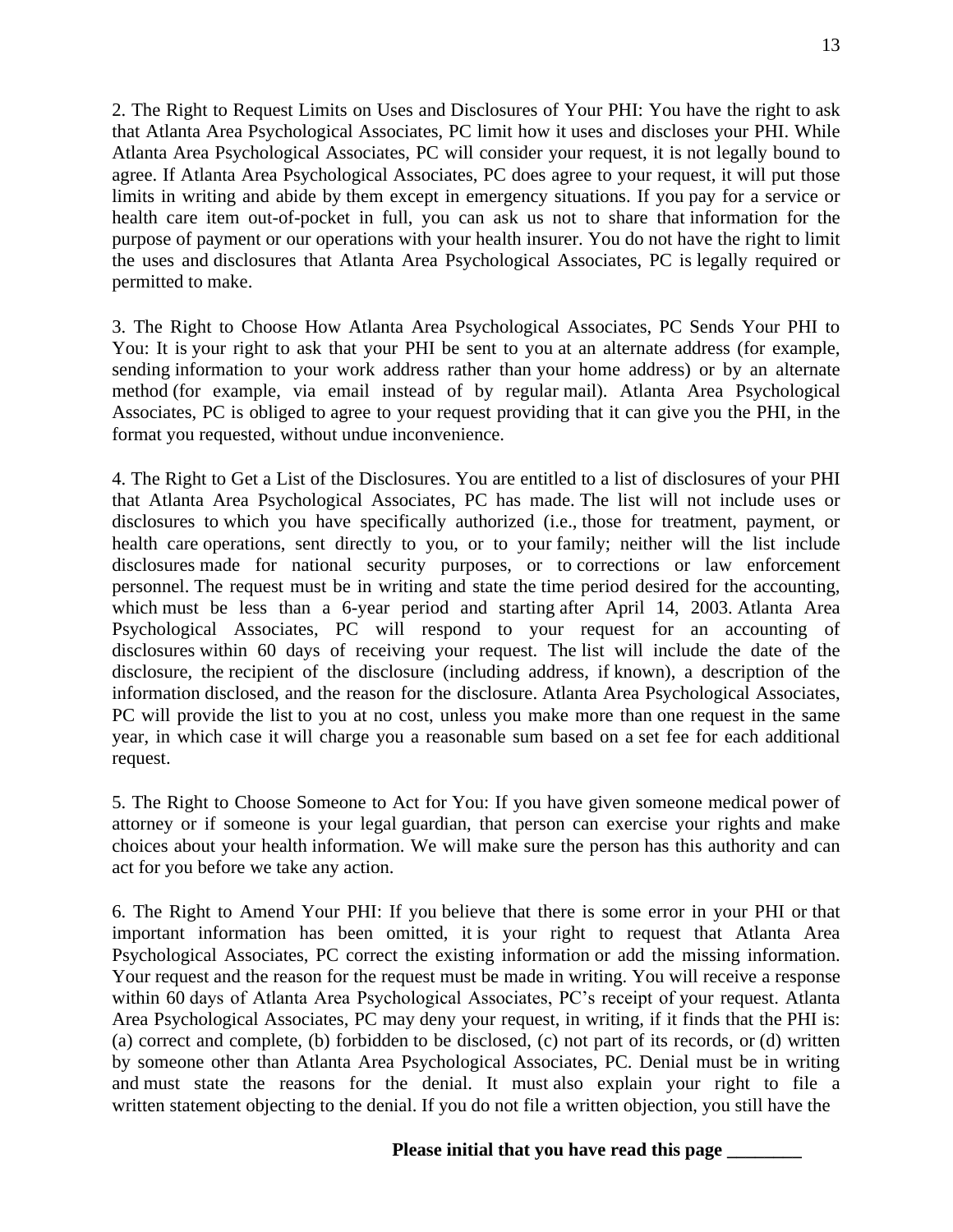right to ask that your request and Atlanta Area Psychological Associates, PC's denial will be attached to any future disclosures of your PHI. If Atlanta Area Psychological Associates, PC approves your request, it will make the change(s) to your PHI. Additionally, Atlanta Area Psychological Associates, PC will tell you that the changes have been made and will advise all others who need to know about the change(s) to your PHI.

6. The Right to Get This Notice by Email: You have the right to get this notice by email. You have the right to request a paper copy of it as well.

7. Submit all Written Requests: Submit to Atlanta Area Psychological Associates, PC at the address listed on top of page one of this document.

VIII. COMPLAINTS: If you are concerned your privacy rights may have been violated, or if you object to a decision Atlanta Area Psychological Associates, PC made about access to your PHI, you are entitled to file a complaint. You may also send a written complaint to the Secretary of the Department of Health and Human Services Office of Civil Rights. Atlanta Area Psychological Associates, PC will provide you with the address. Under no circumstances will you be penalized or retaliated against for filing a complaint. Please discuss any questions or concerns with your therapist. Your signature on the "Information, Authorization, and Consent to Treatment" (provided to you separately) indicates that you have read and understood this document.

IX. Atlanta Area Psychological Associates, PC's Responsibilities: We are required by law to maintain the privacy and security of your PHI. We will let you know promptly if a breach occurs that may have compromised the privacy or security of your information. We must follow the duties and privacy practices described in this notice and give you a copy of it. We will not use or share your information other than as described here unless you tell us we can in writing. If you tell us we can, you may change your mind at any time. Let us know in writing if you change your mind.